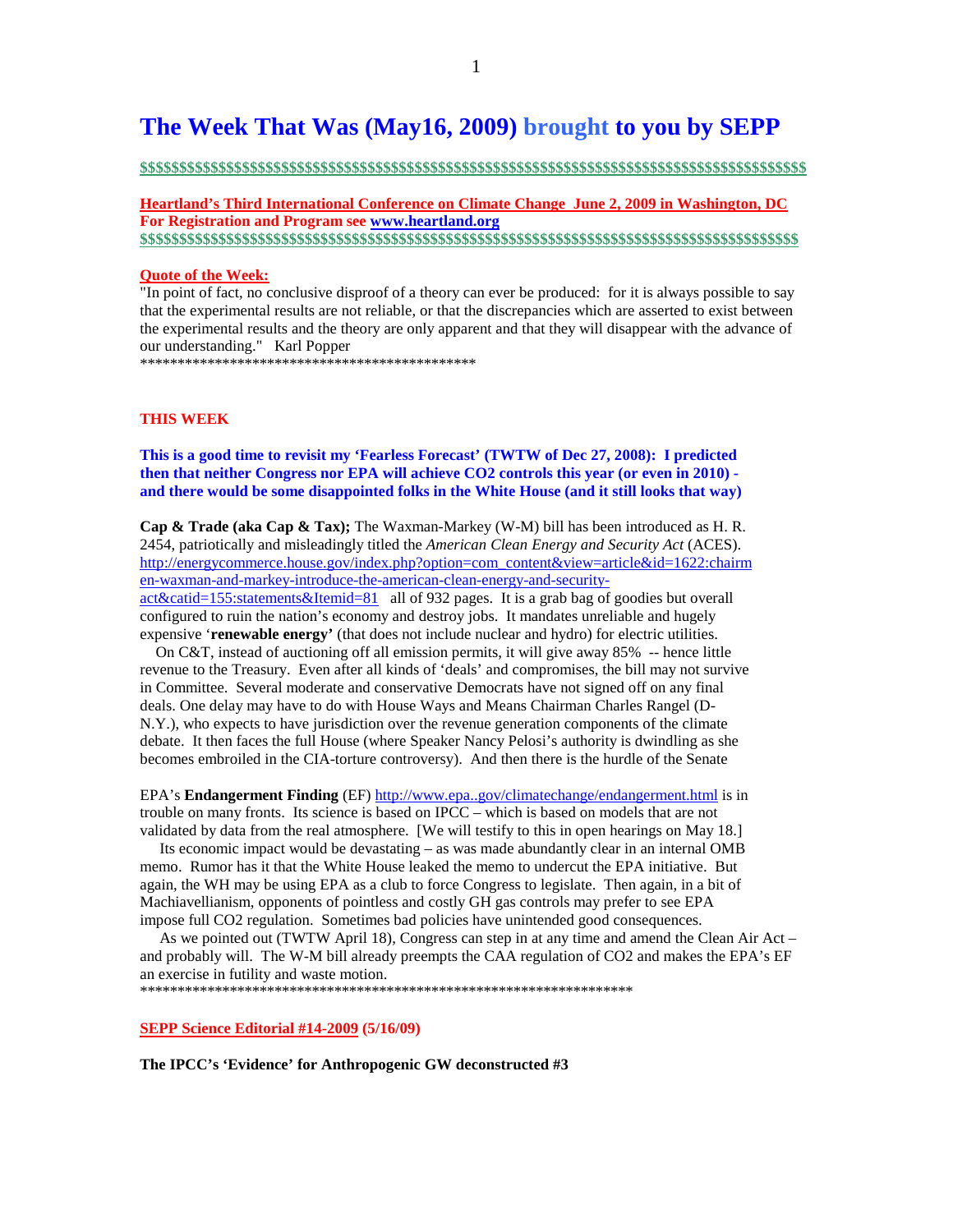In our SciEd #13-2009, we pointed to IPCC's omission of significant forcings when trying to compare model simulation with real atmospheric temperature data. Here from www.scientific-alliance.org:

*Apart from the direct localised pollution caused by smoky fires, black carbon has a direct warming effect on the air when suspended in the atmosphere, and also contributes to melting of glaciers and polar ice by settling on the surface and changing its albedo. According to the article, recent research suggests that soot may be responsible for 18% of global warming, compared to 40% for carbon dioxide. And the effect on Arctic ice may be even more marked: black carbon could account for 40% of the loss.* 

*Given the certainty of so many scientists that they understand the drivers of climate change, and that carbon dioxide dominates, it is sobering to note that the last IPCC Assessment Report, published just two years ago, makes no mention of the significant effect of soot. Moving from certainty that all drivers were accounted for to suddenly finding a basic 18% error is not calculated to build confidence in the state of knowledge. But the effect of black carbon now seems to be generally acknowledged, as witnessed by the recent unprecedented agreement of both climate activists and sceptics in the US Senate to instruct the Environmental Protection Agency to make a study of options to reduce levels of soot entering the atmosphere.* 

*The problem is that, if climate modellers have completely left out a factor which appears to account for nearly one fifth of climate change, what else might they have overlooked or underestimated? The obvious answer is the role of the Sun, where most mainstream scientists dismiss the changes in total radiance as trivial in climate terms, while many sceptics insist that its effect is far more complex and significant than that. They also point to the well-established historical correlation between sunspot numbers and weather patterns. Periods of low activity correlate with poor harvests and high food prices due to cooler weather in mid-latitudes. Since the Sun is now entering a period of extremely low activity, we can expect to see its influence on the weather over the next decade or so if a causative correlation is valid.*

\*\*\*\*\*\*\*\*\*\*\*\*\*\*\*\*\*\*\*\*\*\*\*

## **1. OMB memo throws doubt on EPA initiative**

- **2. EPA's Greenhouse Gas proposal critiqued**
- **3. Cap&Trade just shorthand for tax hikes**
- **4. Tax increases could kill the recovery**

## **5. Joint Statement from Greenpeace, FOE, and Public Citizen on the House Energy and Commerce Committee Climate and Energy Bill**

- **6. Canada warns U.S. over carbon-fee draft law and trade protectionism**
- **7. Penny-wise and Megawatt foolish**
- **8. The Thames wind-farm array**
- **9. The folly of Carbon Capture and Burial**  \*\*\*\*\*\*\*\*\*\*\*\*\*\*\*\*\*\*\*\*\*\*\*\*\*\*\*\*\*\*\*\*\*\*\*\*\*\*\*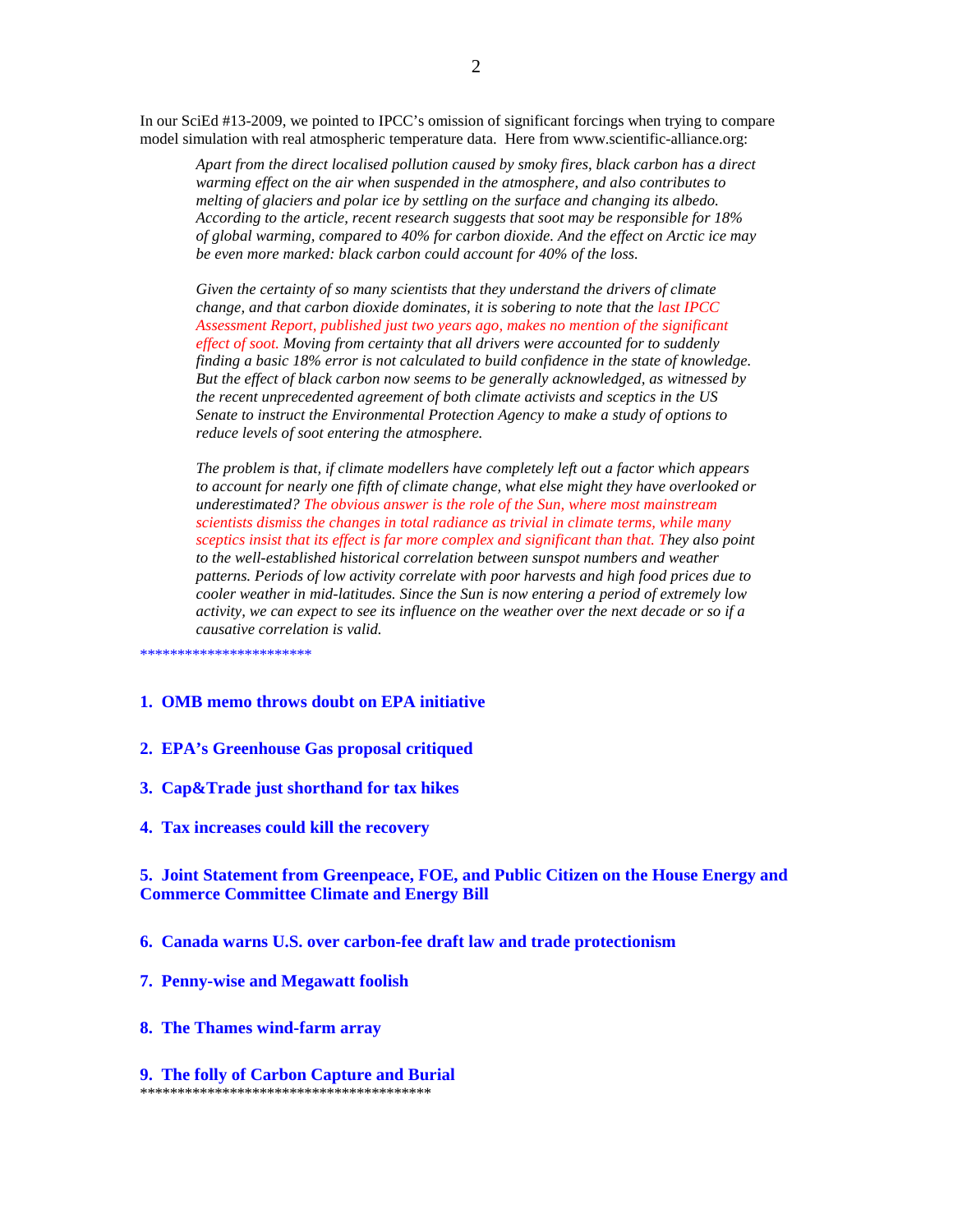#### **NEWS YOU CAN USE**

**http://online.wsj.com/article/SB124234844782222081.html#articleTabs=article#articleTabs=article** Governor Daniels of Indiana Says 'No Thanks' to Cap and Trade: No honest person thinks this will make a dent in climate change**. \*\*\*\*\*\*\*\*\*\*\*\*\*\*\*\*\*\*\*\*\*\*\*\*\*\*\*\*\*\*\*\*\*\*\*\*\*\*\*\*\*\*** 

Why Cap&Trade taxes will savage living standards: A realistic appraisal of 'renewable energy' wind and solar -- and of journalist Gelbspan http://brookesnews.com/091105obamaenergy.html \*\*\*\*\*\*\*\*\*\*\*\*\*\*\*\*\*\*\*\*\*\*\*\*\*\*\*\*\*\*\*\*\*\*\*\*\*\*\*\*\*\*

For a good take on 'sustainability,' see www.scientific-alliance.org of May 1 \*\*\*\*\*\*\*\*\*\*\*\*\*\*\*\*\*\*\*\*\*\*\*\*\*\*\*\*\*\*\*\*\*\*\*\*\*\*

**Another heavily criticized Bush policy adopted by Obama** [H/t WSJ-Best of the Web Today - May 13] "In its closing months, the Bush administration is pulling out all the stops in its eight-year effort to undermine the Endangered Species Act. In mid-August, the administration proposed two dangerous regulatory changes. One would free the government from considering the effects of greenhouse gas emissions on polar bears and other imperiled wildlife."--editorial, *New York Times*, Oct. 25, 2008 *"Interior Secretary Ken Salazar has upheld a Bush administration finding that the Endangered Species Act is not a suitable tool for restricting carbon dioxide and other greenhouse gases threatening the polar bear and its habitat. We agree, with this codicil: . . ."--editorial, New York Times, May 13, 2009 =====================* 

Environmentalists who had been pressing the White House to drop the Bush-era rule criticized the decision, predicting that the rule would ultimately be deemed illegal in the courts.

"The action taken by Salazar today, and the spin on that action, is every bit as cynical, abusive and antiscientific as the Bush administration," said Kierán Suckling, executive director of the Center for Biological Diversity, one of several environmental groups that have sued to challenge the rule. \*\*\*\*\*\*\*\*\*\*\*\*\*\*\*\*\*\*\*\*\*\*\*\*\*\*\*\*\*\*\*\*\*\*\*\*\*\*\*\*\*\*\*\*\*\*\*\*\*\*\*\*\*\*\*\*\*\*\*\*\*\*\*\*\*\*\*\*\*\*\*\*\*\*

Well worth reading: http://www.americanthinker.com/2009/05/the\_coming\_ice\_age.html "By reducing our production of carbon dioxide, we risk hastening the advent of the next ice age."

Also: http://lewrockwell.com/orig9/deming2.html "Without the inexpensive and reliable energy provided by coal, oil, and gas, our civilization would quickly collapse." \*\*\*\*\*\*\*\*\*\*\*\*\*\*\*\*\*\*\*\*\*\*\*\*\*\*\*\*\*\*\*\*\*\*\*\*\*\*\*\*\*\*\*\*\*\*\*\*\*\*\*\*\*\*\*\*\*\*\*\*

#### **UNDER THE BOTTOM LINE**

**Study seeks to link HIV to global warming** [H/t to ClimateDepot.com May 14, 2009**] O**ngoing research at the Kenya Meteorological Department seeks to correlate climate change and HIV. According to Africa Science News Service, while it is still coincidental that highest temperatures in 1998 also marked the peak of HIV prevalence, there was need for science to bring out the correlation. http://africasciencenews.org/asns/index.php?option=com\_content&task=view&id=1250&Itemid=1

# **###################################**

## **1. OMB MEMO THROWS DOUBT ON EPA INITIATIVE**

*By Tom LoBianco, WashTimes, May 13, 2009*  http://www.washingtontimes.com/news/2009/may/13/memo-exposes-warming-dispute/print/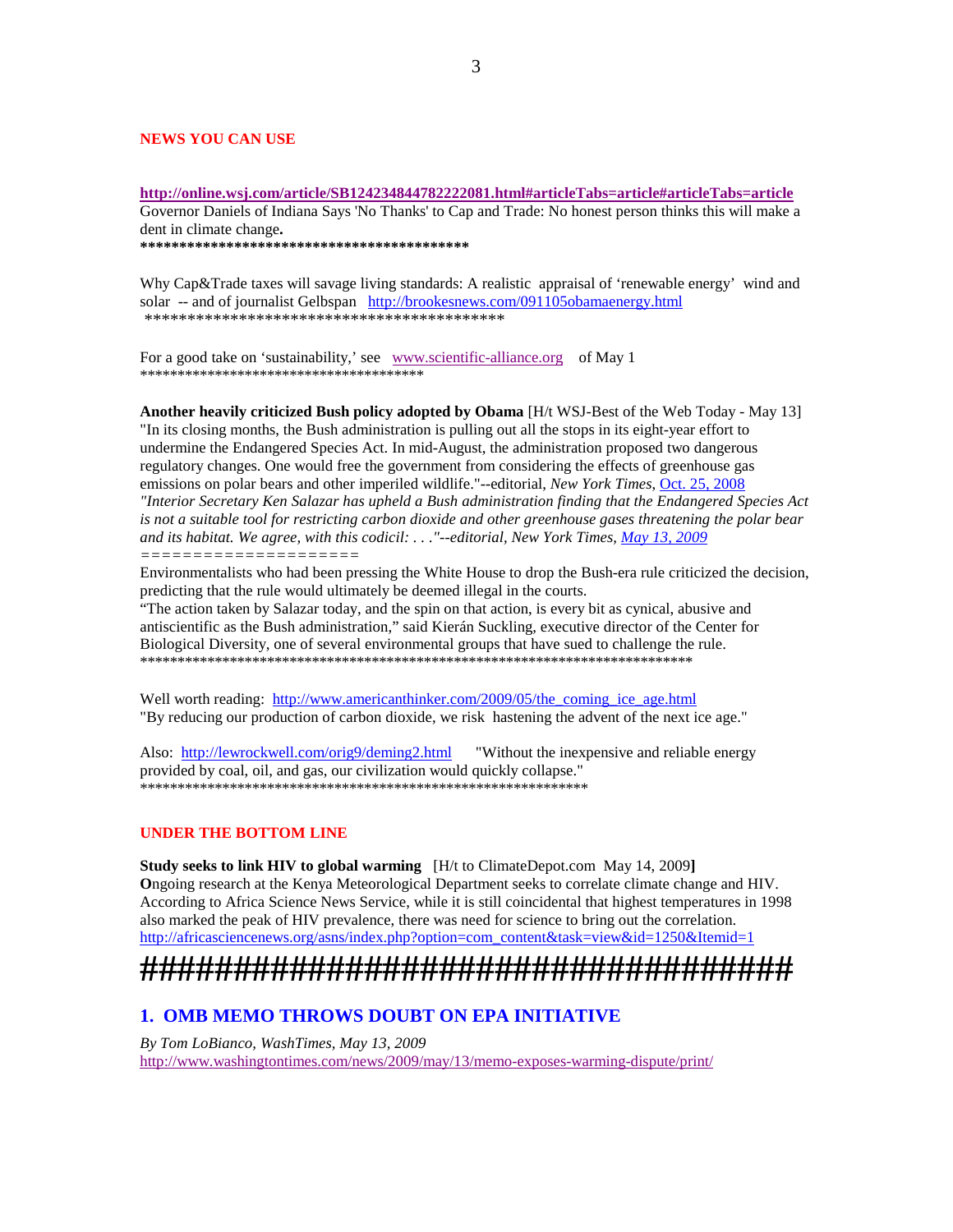A memo released Tuesday shows an agency within the Obama administration objected to a landmark Environmental Protection Agency ruling on global warming, arguing that it was not based on sound science and could prove costly to businesses.

The dispute concerns the EPA's so-called "endangerment finding," in which the agency has tentatively found carbon dioxide is dangerous enough as a greenhouse gas to warrant regulation under the Clean Air Act - a ruling that could force federal action to address climate change even if Congress fails to act.

Critics, including some within the administration, argue that the Clean Air Act is not an appropriate vehicle to deal with climate change and say the finding sets the stage for harmful regulations on businesses and industry. Republicans seized upon the memo as evidence that President Obama has broken his pledge to follow science rather than politics in making policy. But an administration official said the objection came from a single office that is headed by a Bush administration holdover.

Sen. John Barrasso, Wyoming Republican, revealed the memo at a Senate hearing where he waving a copy at EPA Administrator Lisa P. Jackson. "It's here, nine pages. This is a smoking gun," he said.

The memo has comments from several federal agencies that reviewed the EPA's decision. It includes a complaint that the EPA's finding "rests heavily on the precautionary principle, but the amount of acknowledged lack of understanding about basic facts surrounding [greenhouse gases] seem to stretch the precautionary principle to providing for regulation in the face of unprecedented uncertainty."

The White House defended the science EPA used and denied there was a policy split within the administration. The comments were compiled by the White House Office of Management and Budget as part of a standard interagency review process, and OMB Director Peter R. Orszag said that OMB agreed with EPA's initial finding. "The bottom line is that OMB would have not concluded [the] review, which allows the finding to move forward, if we had concerns about whether EPA's finding was consistent with either the law or the underlying science," he wrote.

An administration official, speaking on the condition of anonymity to discuss the internal review process, said the comments challenging the science came from a single office, the Small Business Administration's Office of Advocacy. The office, an independent arm of the administration whose current chief was named by President George W. Bush, is charged with looking out for small-business interests as the federal government writes rules and regulations.

Still, Republicans said the memo exposed a rift inside the administration. "The disclosure of this OMB memo suggests that a political decision was made to put special interests ahead of middle-class families and small businesses struggling in this recession," said House Minority Leader John A. Boehner, Ohio Republican. "It is unacceptable that this critical information was withheld and the regulatory process was abused in this fashion."

At the hearing, before the Senate Environment and Public Works Committee, Mrs. Jackson disputed Mr. Barrasso's characterizations, saying the EPA finding had been drafted under the Bush administration but held under lock and key until Mr. Obama took the White House. She said she reviewed and approved the finding. She also said the finding doesn't guarantee carbon dioxide would be capped under the Clean Air Act.

"It does not mean regulation," Mrs. Jackson said. "I have said over and over, as has the president, that we do understand that there are costs to the economy of addressing global warming emissions and the best way to address them is through a gradual move to a market-based program like cap-and-trade."

The cap-and-trade proposal would set an overall ceiling for greenhouse-gas emissions and allow businesses and other polluters to trade emission permits under the cap.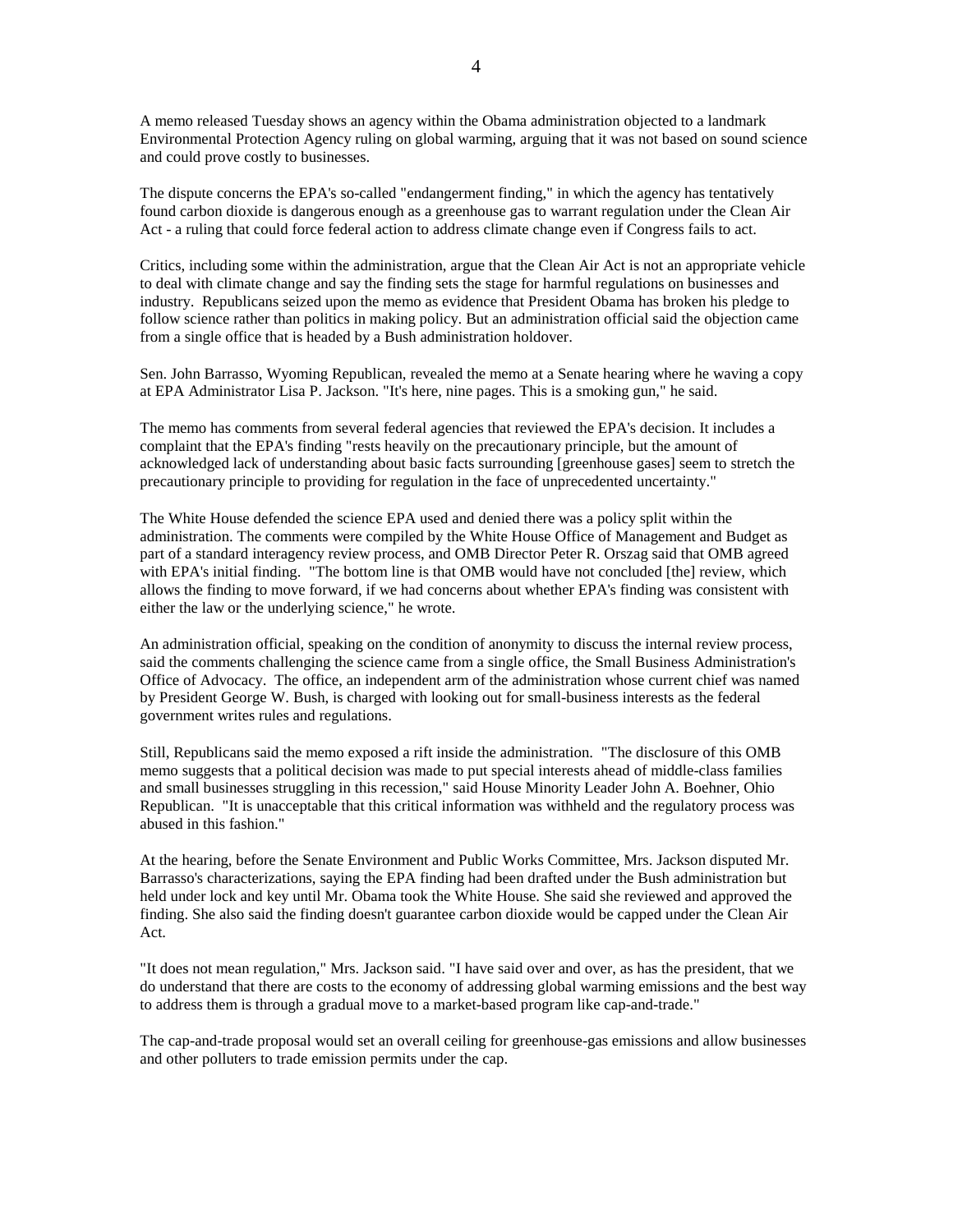An EPA spokeswoman said Mrs. Jackson would consider the dissenting views from within the administration when drafting a final "endangerment finding." "As we do with any proposed rule, EPA takes these interagency comments under advisement," said EPA spokeswoman Adora Andy.

In making the initial finding, EPA acted in accordance with a court order, which said the agency must determine whether carbon dioxide was dangerous enough to deserve regulation under the Clean Air Act.

The Obama administration has walked a fine line with the finding - playing down its potential for regulating carbon dioxide while supporters have heralded it as a backup plan should climate legislation fail. Mr. Obama's team has consistently said EPA regulations would be a dull tool and prefers that Congress come up with a solution. House lawmakers are weighing a plan to address climate change through the "cap-and-trade" system, but the proposal is facing early opposition in a House committee.

The memo was first reported by Dow Jones Newswire, and the intra-administration dispute could give opponents ammunition for a legal challenge to EPA's finding. \*\*\*\*\*\*\*\*\*\*\*\*\*\*\*\*\*\*\*\*\*\*\*\*\*\*\*\*\*\*\*\*\*\*\*\*\*\*\*\*\*\*\*\*\*\*

## **2. E.P.A.'s GREENHOUSE GAS PROPOSAL CRITIQUED**

*By JOHN M. BRODER, NYT, May 12, 2009* http://greeninc.blogs.nytimes.com/2009/05/12/epas-greenhouse-gas-proposal-critiqued/

The Environmental Protection Agency ignored major economic and scientific questions in its April proposal to regulate carbon dioxide and other climate-altering gases, according to an internal government critique.

The undated and unsigned government memo, prepared by the White House Office of Management and Budget, said that the proposed finding that greenhouse gases endanger public health and welfare was not based on a systematic analysis of costs and benefits and fell short of scientific rigor on a number of issues.

It also said that the E.P.A.s proposal to regulate carbon dioxide under the Clean Air Act would have serious economic consequences for regulated entities throughout the U.S. economy, including small businesses and small communities.

The document also raised questions about the E.P.A.s inclusion of gases that are believed to contribute to global warming without proving that they have direct health effects.

[ *UPDATE* -- However, in a message posted on the Web this afternoon, O.M.B.'s director, Peter R. Orszag, emphasized that the views expressed in the memo were "disparate comments from various agencies during the inter-agency review process of the proposed finding," and that they "do not necessarily represent the views of either O.M.B. or the Administration." Mr. Orszag also noted, as he had on April 17th, that he considered the E.P.A. proposal to be "carefully rooted in both law and science." ]

The memo reflects views from unnamed officials within the government as part of an inter-agency review of the proposed regulation. Some of the objections mirror criticism of the proposed E.P.A. action from Republicans and business lobbies who say that the Clean Air Act is the wrong instrument to attack global warming and such regulation will have devastating effects on the economy.

Senator John Barrasso, Republican of Wyoming, waved the nine-page document at Lisa P. Jackson at a hearing of the Environment and Public Works committee this morning. He called it a smoking gun that proved the proposed finding was based on politics, not science. This misuse of the Clean Air Act will be a trigger for overwhelming regulation and lawsuits based on gases emitted from cars, schools, hospitals and small business, Mr. Barrasso said. This will affect any number of other sources, including lawn mowers, snowmobiles and farms. This will be a disaster for the small businesses that drive America.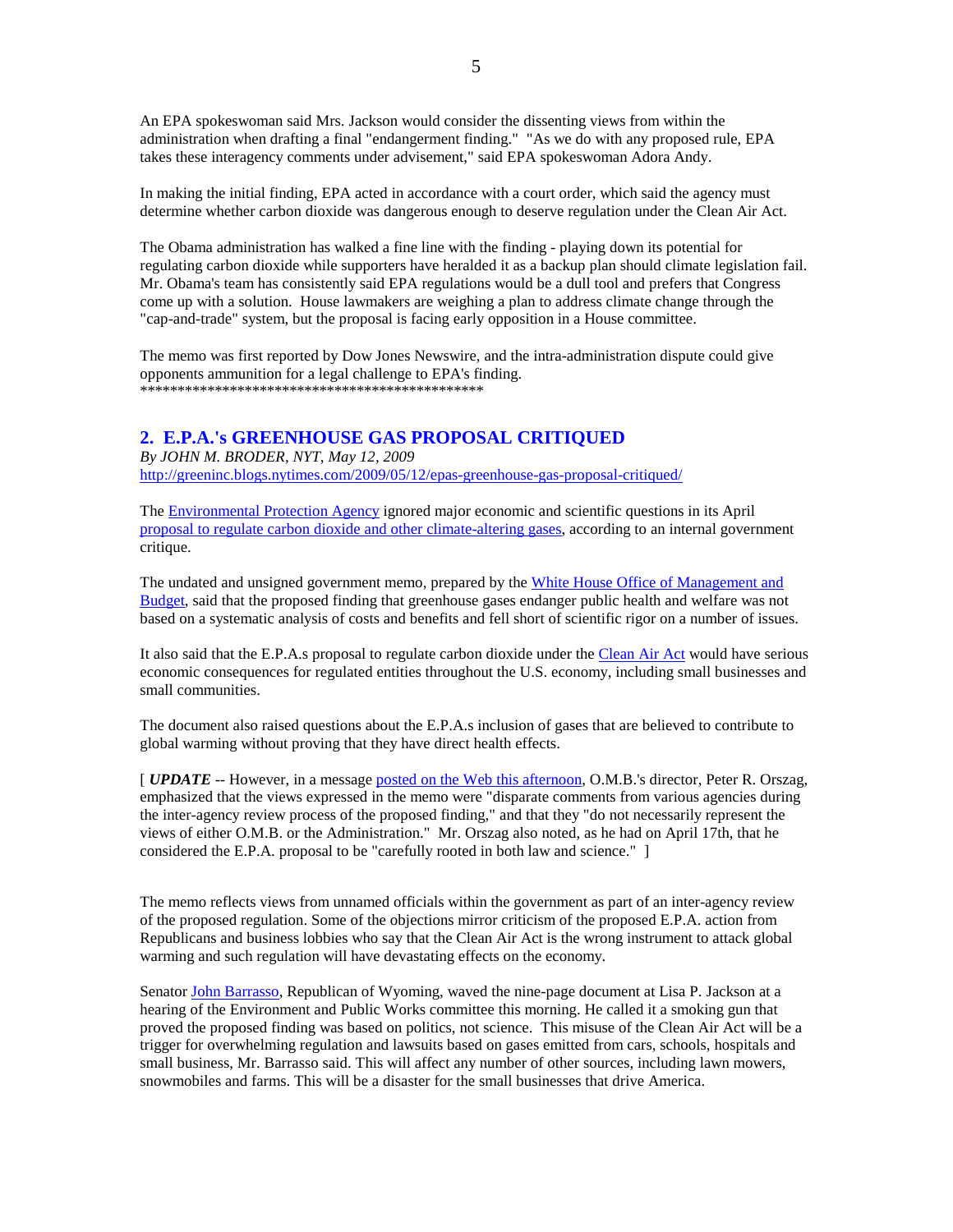Ms. Jackson replied that she did not have the document in front of her but said the E.P.A. was obligated by the Supreme Court to decide whether greenhouse gases posed a danger to human health and the environment. She said much of the analysis behind the proposed finding had been done before she assumed office in January. She added that the comments reflect people's opinions and were not binding on the agency. She also repeated the Obama administrations preference for a legislative solution based on a capand-trade program for heat-trapping gases to a regulatory scheme dictated by the E.P.A.

We do understand there are costs to the economy of regulating greenhouse emissions, she said.

Some environmentalists said the memo was an effort by anonymous bureaucrats to derail the proposed finding. Frank O'Donnell of Clean Air Watch said, It is very clear from this that the Obama administration contains people who are trying to sabotage the administrations climate strategy. It shows there are a lot of knives within the bowels of the bureaucracy.

Scott Segal, a lobbyist for utilities, one of the industries that would be most heavily affected by the proposed rule, said that the comments prepared by the White House budget office confirmed many of the industry's objections to the E.P.A. process. In clear and concise analysis, the O.M.B. demonstrates that the agency may have cherry-picked public health literature and did no original research on the topic, Mr. Segal said in a statement. Further, the O.M.B. notes that the type of indirect health impact methodology used by E.P.A. could substantially expand E.P.A. regulatory authority in ways that may not have been contemplated when Congress wrote the applicable environmental statutes.

**===================================================**

WASHINGTON, D.C. U.S. Senator James **Inhofe** (R-Okla.), Ranking Member of the Senate Environment and Public Works Committee, today delivered a floor speech on the Obama Administrations recent proposed endangerment finding for greenhouse gases and the revelation of a White House OMB memo warning of the dire economic consequences of regulating CO2 under the Clean Air Act. On May 12, the Republicans on the Senate Environment and Public Works Committee learned of a White House document marked privileged and confidential buried deep within the docket of the proposed rule. At an EPW hearing on Tuesday, Senator John Barrasso (R-Wyo.) exposed the "smoking gun" White House memo to Lisa Jackson, administrator of the Environmental Protection Agency (EPA). The memo warns that Clean Air Act regulation will have "serious economic consequences" for small businesses and the overall economy. Link to Memo. The author, labeled a 'Bush holdover' by the White House turns out to be a career civil servant hired during Clinton/Gore.

*SEPP Comment: Ah, the troublesome 'bureaucracy' again. But the real puzzle here is: did the Obama administration leak the memo itself in order to get off the hook? Or was it leaked by lower-level opponents that are just trying to torpedo the program.*  \*\*\*\*\*\*\*\*\*\*\*\*\*\*\*\*\*\*\*\*\*\*\*\*\*\*\*\*\*\*\*\*\*\*\*\*\*\*\*\*\*\*\*\*\*\*\*\*\*

## **3. CAP-AND-TRADE JUST SHORTHAND FOR TAX HIKES**

*By PHYLLIS SCHLAFLY, May 12, 2009*  http://www.ibdeditorials.com/IBDArticles.aspx?id=327018975122180

=====================================

Barack Obama promised that he wouldn't raise taxes on anyone making less than \$250,000 a year. He neglected to mention that this tax exemption would go only to those who don't use electricity, gasoline, heating oil or natural gas. The truth of the matter is that Obama will raise taxes on practically all middleclass Americans. But that's not all. In addition to new taxes on all those necessities (just think of all the appliances in your home that use electricity), he will drastically reduce our standard of living.

Obama warned during his campaign in Oregon that we can no longer keep our homes set at 72 degrees (warmed in the winter and cooled in the summer), eat whatever foods we want (if meat and milk products come from cows that have to be fed) and drive SUVs (to accommodate our family and friends).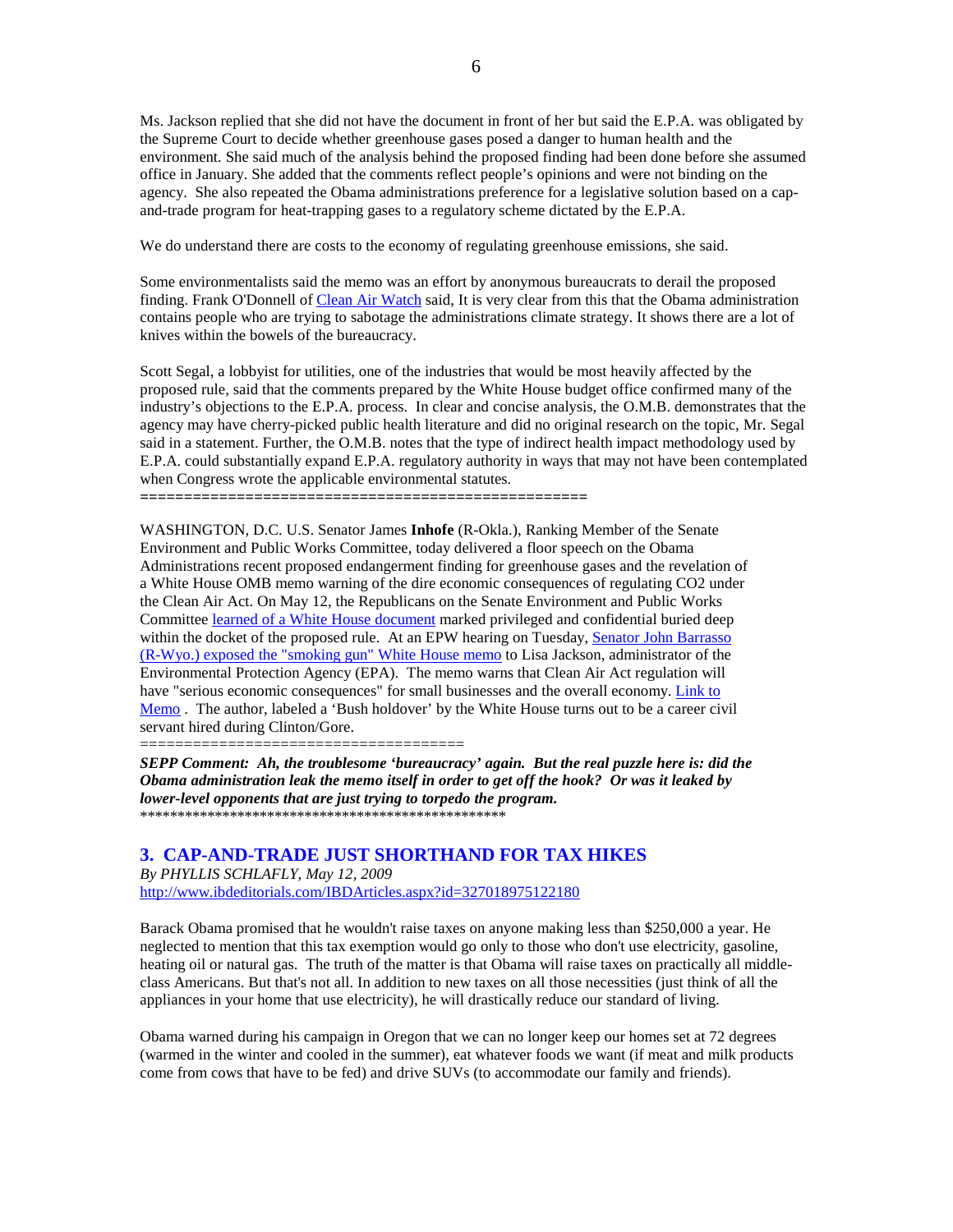He said we shouldn't continue to consume 25% of the world's resources when we have only 4% of the world's population.

Why not? Americans have built a free enterprise, private-property, rule-of-law, respect-for-contracts, innovation-receptive society that has enabled us to enjoy the highest standard of living in the world. We designed it by adoption of our unique and long-lasting U.S. Constitution, we worked for it and we paid for it. So, why can't we enjoy the fruits of our labor?

This increase in our taxes, and decrease in our standard of living, is being sold under the slogan "cap and trade," which means giving the government the power to put a cap on the amount of carbon dioxide emissions created by the production of electricity, gasoline and heating oil.

This forces businesses to buy permits for the emissions they are allowed. The process should be called "cap and tax": a cap in our standard of living and a tax (an increase in cost) on our use of products whose manufacturer emits CO2.

The Obama administration hopes that increased energy costs will force us to shift away from the use of fossil fuels to various alternatives.

To nuclear plants? The Left won't tolerate that. To windmills and solar panels to capture wind and sun? They now provide less than 1% of our energy, so the gain won't be much even if we double or triple the output. To "clean coal technology"? More likely that cap-and-trade would just kill the coal industry.

So, what's behind these anti-middle-class plans? The announced purpose is that the use of carbon-based fuels (oil, gas and coal) is increasing CO2, which is trapping heat in the atmosphere and causing the Earth's temperature to rise to catastrophic levels. A cap-and-trade system to curb CO2 emissions is supposed to be more politically attractive than a direct carbon tax. But it's not any cheaper. It's just a different way of levying the tax.

A new report by the respected Tax Foundation found that cap-and-trade would impose an annual burden of \$144.8 billion per year on U.S. households. Depending on how the process is structured, cap-and-trade could reduce household earnings by \$37.8 billion, decrease U.S. employment by 965,000 jobs and reduce economic output by \$136 billion per year or roughly \$1,145 per household.

Furthermore, cap-and-trade would be a regressive tax: The burden would be disproportionately borne by low-income households. The Tax Foundation estimates that the bottom 20% of income earners would have an annual cap-and-trade burden equal to 6.2% of their household cash income, and the second quintile 3.2%.

Fortunately, the American people are waking up to the high cost of cap-and-trade. For the first time in Gallup's 25-year history of asking about the trade-off between environmental protection and economic growth, a majority of Americans say the priority should be economic growth, "even if the environment suffers."

The Copenhagen Climate Conference, which is scheduled to convene in December, is supposed to produce a replacement for the Kyoto agreement that the U.S. Senate rejected. The globalists are already planning how to lock in the United States.

The Brookings Institution published a paper in January calling on Obama to negotiate a "cap and trade" agreement with other countries and bypass the U.S. Constitution's requirement that treaties need a twothirds vote in our Senate to be ratified.

This was corroborated by a Council on Foreign Relations report that complained: "The separation of powers enshrined in the U.S. Constitution, which gives Congress a critical voice in the ratification of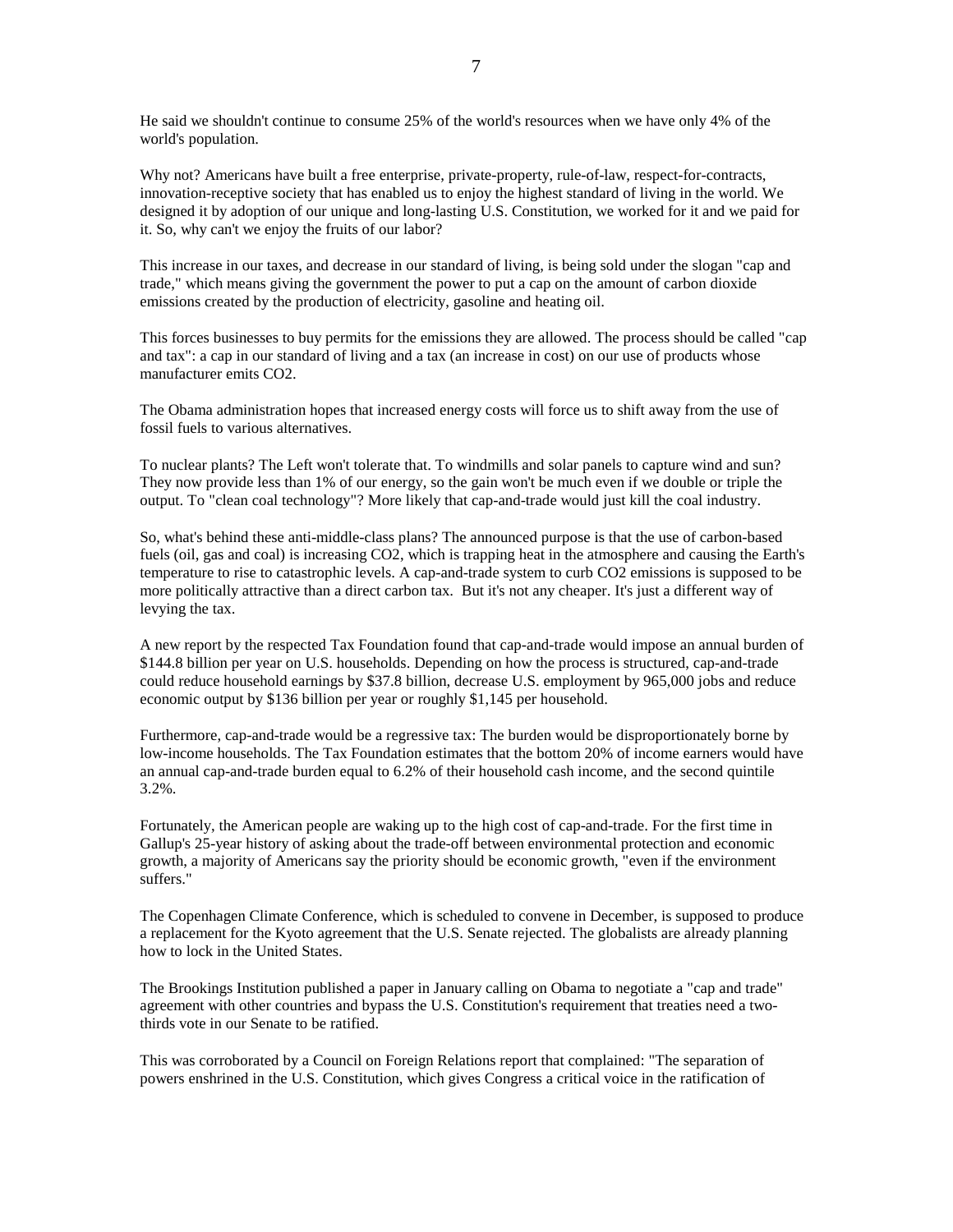treaties and endorsement of global institutions, complicates U.S. assumptions of new international obligations."

Cap-and-tax would be a betrayal of Obama's no-new-taxes promise, plus a blatant attempt by the globalists to override our Constitution by treaty. Americans must be on guard; our freedom depends on it. \*\*\*\*\*\*\*\*\*\*\*\*\*\*\*\*\*\*\*\*\*\*\*\*\*\*\*\*\*\*\*\*\*\*\*\*\*\*\*\*\*\*\*\*\*\*\*\*\*\*\*\*

## **4. TAX INCREASES COULD KILL THE RECOVERY**

The barrage of tax increases proposed in President Barack Obama's budget could, if enacted by Congress, kill any chance of an early and sustained recovery, says Martin Feldstein, chairman of the Council of Economic Advisers under President Reagan, and a professor at Harvard University.

Obama's biggest proposed tax increase is the cap-and-trade system of requiring businesses to buy carbon dioxide emission permits. The nonpartisan Congressional Budget Office (CBO) estimates that the proposed permit auctions would raise about \$80 billion a year and that these extra taxes would be passed along in higher prices to consumers. Anyone who drives a car, uses public transportation, consumes electricity or buys any product that involves creating CO2 in its production would face higher prices, says Feldstein:

o CBO Director Douglas Elmendorf testified before the Senate Finance Committee on May 7 that the capand-trade price increases resulting from a 15 percent cut in CO2 emissions would cost the average household roughly \$1,600 a year, ranging from \$700 in the lowest-income quintile to \$2,200 in the highestincome quintile.

o Since the amount of cap-and-trade tax rises with income, it has the same kind of adverse work incentives as the income tax.

o And since the purpose of the cap-and-trade plan is to discourage the consumption of CO2-intensive products, energy or means of transportation by raising their cost to consumers, the consumer-price increases would be the same for a 15 percent reduction in CO2 even if the government decides to give away some of the CO2 emissions permits.

But while the cap-and-trade tax rises with income, the relative burden is greatest for low-income households, says Feldstein:

o According to the CBO, households in the lowest-income quintile spend more than 20 percent of their income on energy intensive items (primarily fuels and electricity), while those in the highest-income quintile spend less than 5 percent on those products.

o Also, CBO warns that the estimate of an \$80 billion-a-year tax increase could be significantly higher or lower, depending on how the program is designed.

o The Waxman-Markey bill currently before Congress calls for reducing greenhouse gases 20 percent by 2020 and by an incredible 83 percent by 2050.

o As the government reduces the amount of CO2 that is allowed, the price of the CO2 permits would rise and the pass-through to consumer prices would also increase. ----------------------------------------------------------------------------

*Source: Martin Feldstein, "Tax Increases Could Kill the Recovery; The cap-and trade levy would hit lowincome earners especially hard," Wall Street Journal, May 13, 2009. [H/t NCPA] http://online.wsj.com/article/SB124217336075913063.html* \*\*\*\*\*\*\*\*\*\*\*\*\*\*\*\*\*\*\*\*\*\*\*\*\*\*\*\*\*\*\*\*\*\*\*\*\*\*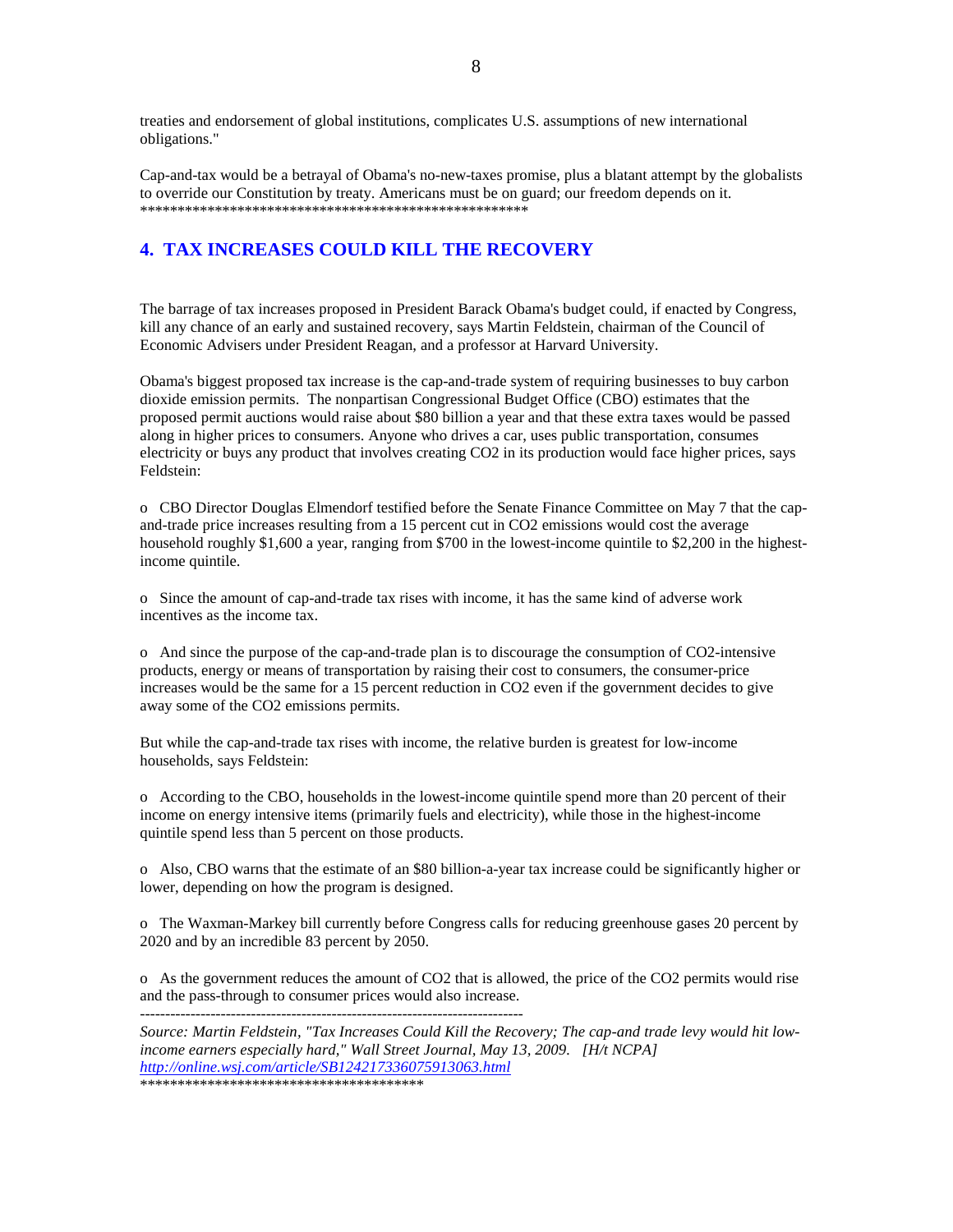## **5. JOINT STATEMENT FROM GREENPEACE, FOE, AND PUBLIC CITIZEN ON THE HOUSE ENERGY AND COMMERCE COMMITTEE CLIMATE AND ENERGY BILL**

WASHINGTON - May 13 - "We are extremely troubled by the reports coming out of the Energy and Commerce Committee last night on additional compromises to the already flawed American Clean Energy & Security Act. The world needs real leadership from Congress and the Administration to address global warming - action that will enable us to transform our economy with clean, renewable energy technology, new green jobs and show leadership internationally. If reports are true, the compromises being struck on the bill undermine these goals."

Greenpeace original release on Waxman-Markey discussion draft: http://www.greenpeace.org/usa/press-center/releases2/waxman-markey-bill-a-good-firs

Key shortcomings that must be addressed include:

\* Two billion tons of pollution offsets, a virtually unlimited amount equal to a quarter of all U.S. emissions. If all the offsets in the bill were used, the bill's emissions reductions could be met without any reduction in fossil fuel emissions for more than 20 years. We cannot solve global warming by simply planting trees and continuing to pollute forever.

\* The coal industry receives untold billions of dollars in handouts for the false promise of carbon capture and sequestration, with American ratepayers and taxpayers footing the bill.

\* Finally, the discussion draft is largely silent on how auction revenue from the cap will be used. We urge the committee to dedicate this revenue to the short-term up-front investments needed to transition to a clean energy economy, including investments in clean energy development domestically and in the developing world as well as adaptation efforts for countries and communities most directly affected by climate change. \*\*\*\*\*\*\*\*\*\*\*\*\*\*\*\*\*\*\*\*\*\*\*\*\*\*\*\*\*\*\*\*\*\*\*\*\*\*\*\*\*\*\*\*\*\*\*\*\*

## **6. CANADA WARNS U.S. OVER CARBON-FEE DRAFT LAW AND TRADE PROTECTIONISM**

*Calgary Herald, 14 May 2009* 

Environment Minister Jim Prentice on Wednesday warned U.S. lawmakers to drop proposed trade sanctions on imports from countries with higher levels of greenhouse gas emissions, saying the measure would be a prescription for disaster for the global economy.

In the Harper government's toughest critique yet of draft US climate legislation, Prentice told a Washington audience a proposal to slap a carbon border adjustment fee on foreign manufacturers violates the core principles of international trade.

In addition, any U.S. decision to impose such a trade tariff threatens the chances of reaching an international climate change deal later this year in Copenhagen, Prentice said.

Trade protectionism in the name of environmental protection would be a prescription for disaster for both the global economy and the global environment, the minister said in remarks at the State Department to the Conference of the Americas.

Border carbon adjustments would be a thinly disguised restriction on trade and an impediment both to wealth creation and to the attainment of our collective objective, which is to address greenhouse gas emissions and to reduce them. They would constitute arbitrary discrimination. They won't work and they threaten constructive negotiations.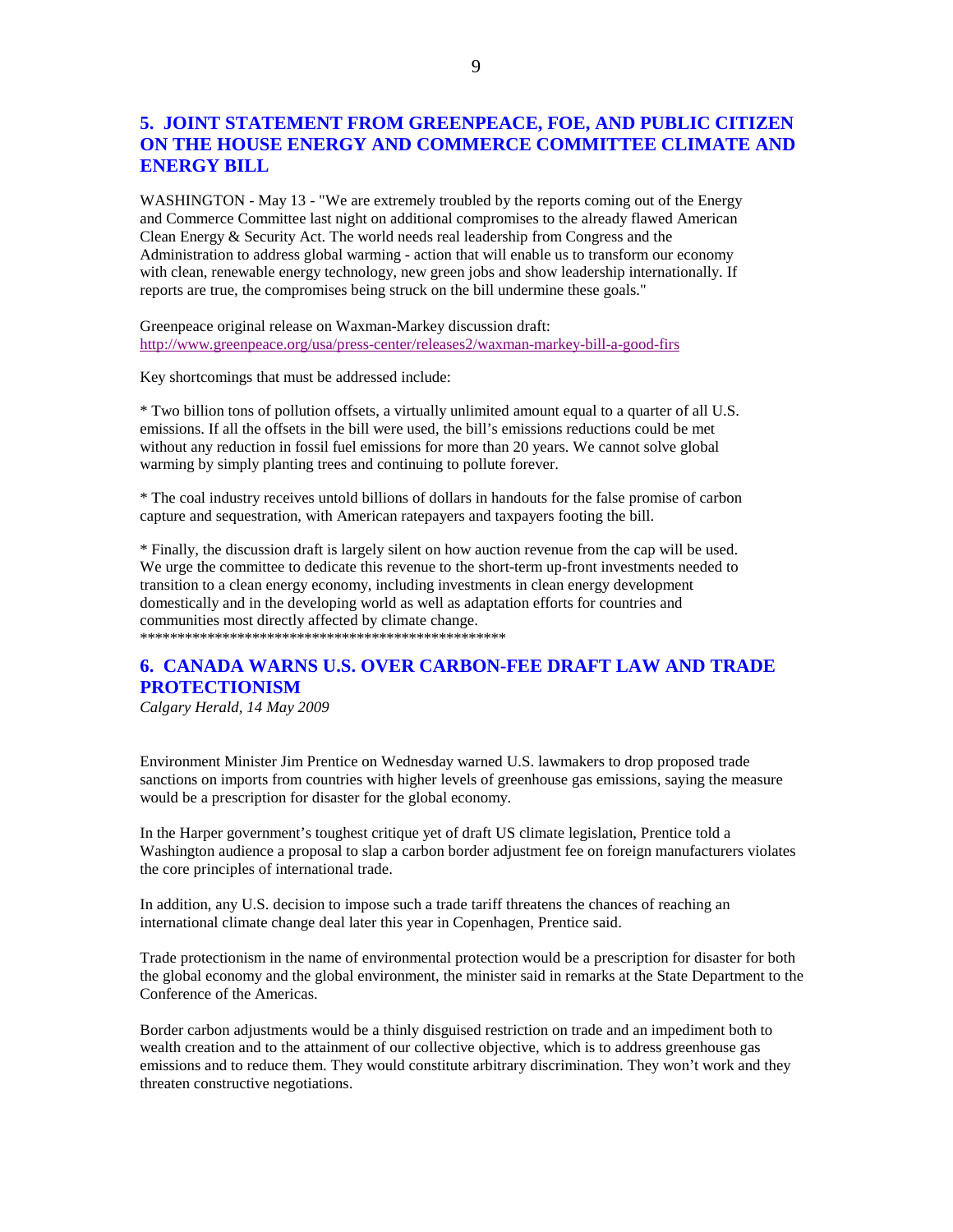Prentice was referring to sweeping climate legislation proposed by Democratic lawmakers Henry Waxman and Edward Markey, which is being debated by the House energy and commerce committee. It aims to slash America's greenhouse gas emissions by 20 per cent by 2020 through the implementation of a mandatory cap and trade system on U.S. emitters.

But the bill has triggered alarm among U.S. trade partners because it seeks to protect American companies put at a competitive disadvantage with foreign competitors by the strict emissions rule.

The border adjustment program would allow the U.S. to demand foreign manufacturers pay for and hold special allowance to account for carbon included in products imported to the United States.

The plan would apply to manufacturers of goods from countries without a commensurate greenhouse gas regulation who would pay a new charge at the border, Prentice said.

Prentice said Canadian companies are unlikely to be affected by the measure because the Harper government will ensure that our greenhouse gas regulations will constitute a comparable effort.

Canada's oil industry fears the measure would make it increasingly difficult for U.S. refineries to sell fuel from Alberta's oil sands. \*\*\*\*\*\*\*\*\*\*\*\*\*\*\*\*\*\*\*\*\*\*\*\*\*\*\*\*\*\*\*\*\*\*\*\*\*\*\*\*\*\*\*\*\*\*\*\*\*\*\*\*\*\*\*\*\*\*\*\*

## **7. PENNY-WISE AND MEGAWATT FOOLISH**

*By INVESTOR'S BUSINESS DAILY, May 12, 2009*  http://www.ibdeditorials.com/IBDArticles.aspx?id=327020613893439

Among the Lilliputian cuts in the budget is the termination of the nuclear waste repository at Yucca Mountain, Nev. Thus, a "shovel ready" renewable resource that emits no greenhouse gases is shoved aside.

As with missile defense, which also took a hit in the \$17 billion worth of budget cuts that were like trimming the nose hair on a woolly mammoth, the future of nuclear power seems to be one of researching forever but building never.

The future of nuclear power is dependent on the safe storage of the spent nuclear fuel now used to generate nearly 20% of the nation's electricity. Yet the budget cuts recently announced cut off almost all funding for creating a permanent storage site for a large portion of the spent fuel in the Nevada desert.

The administration plans to cut some \$90 million from the 2010 budget for Yucca Mountain, reducing funding only to the level needed to field questions from the Nuclear Regulatory Commission, which is still considering an application for the project submitted by the Bush administration.

Not that the application will be approved. Energy Secretary Steven Chu thinks the application process will yield valuable data on how to find another site. Secretary Chu has been tasked to head a blue-ribbon commission to find another site.

Congress selected the location in 1987 and reaffirmed the choice in 2002. About \$9 billion has been sunk into the project since its inception. Aside from the dark side of the moon, we haven't a clue where he might look. And considering the tortuous history of the Yucca site, that process might take another couple of decades, right around the time we run out of switch grass to power our clown cars.

The DOE Web site says that after two decades "of carefully planned and reviewed scientific field work, the Department of Energy has found that a repository at Yucca Mountain brings together the location, natural barriers, and design elements most likely to protect the health and safety of the public, including those Americans living in the immediate vicinity, now and long into the future."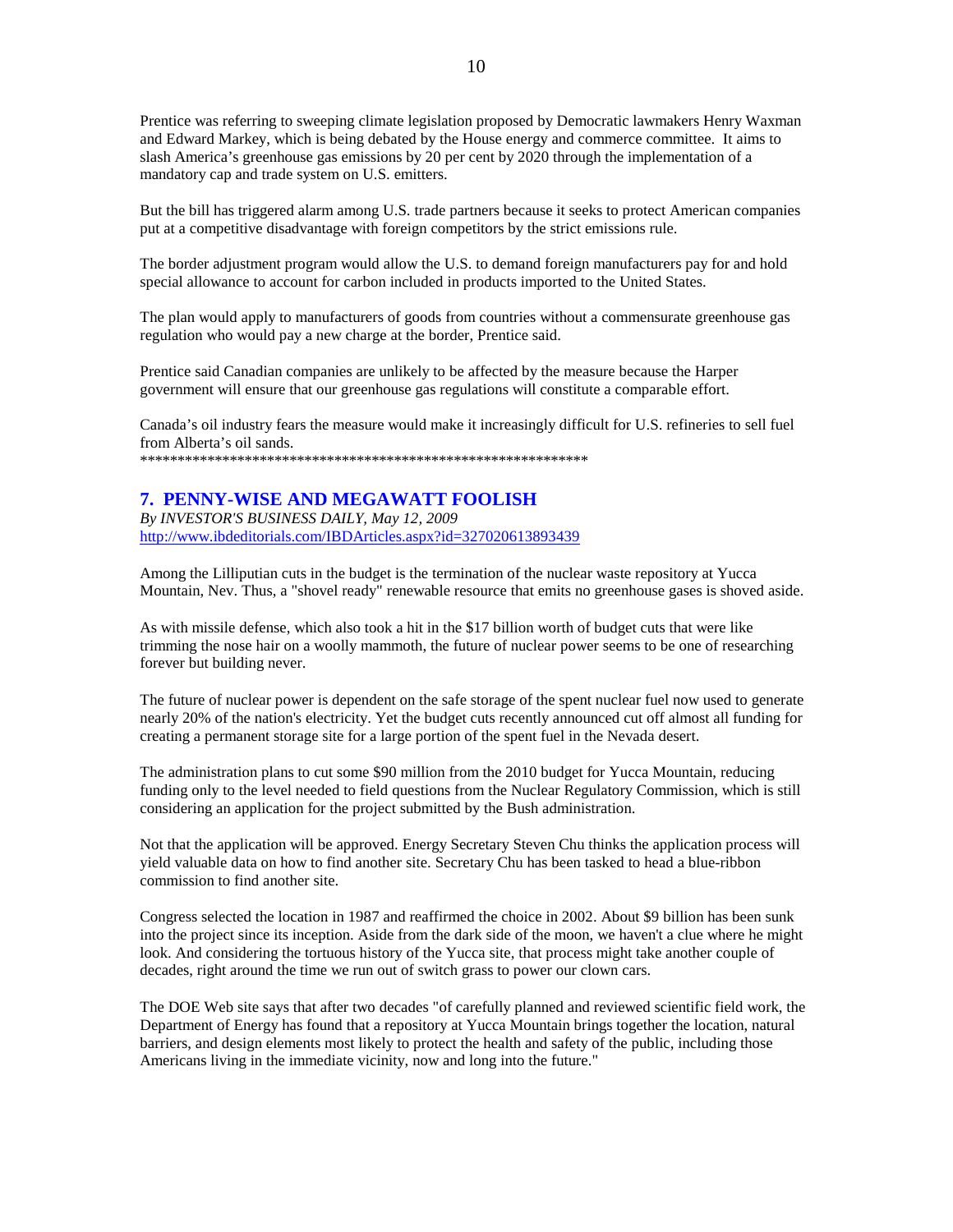Contained in a document entitled "Terminations, Reductions and Savings," the budget claims "nuclear power is — and likely will remain — an important source of electricity for many years to come" but that "the dangerous byproduct of nuclear reactors is a critical question that has yet to be resolved." Didn't the DOE say it had been?

This "dangerous byproduct" is in fact our country's best renewable resource. Used nuclear fuel retains upwards of 90% of its original energy. Since beginning operations, France's La Hague facility has safely reprocessed more than 23,000 tons of used fuel — enough to power France for 14 years.

Author William Tucker notes that the French, who get some 80% of their electricity from nuclear power, even import bomb-grade uranium from old Soviet nuclear weapons. They mix it with tailings from uranium mines and export the material to the United States. Tucker reports that one of every 10 light bulbs in America is now being lit by a reprocessed former Soviet weapon.

We wonder why environmentalists are not up in arms over the decision to derail storage of spent nuclear fuel at a single isolated and geological stable site, well-protected from accidents and terrorists, rather than the current system to store it at sites around the country near major cities and population centers.

The Energy Information Agency projects that by 2030 U.S. electricity demand will increase by roughly 45%. Since nuclear power currently supplies 20%, the U.S. will need to have 35 additional nuclear power plants just to meet future demand. This is guaranteed carbon-neutral energy that works when the sun don't shine and the wind don't blow. Think of all the greenhouse gases that wouldn't be emitted.

The defunding of Yucca puts those hopes on hold. It seems that catastrophic climate change and energy independence are not as urgent as we thought.

\*\*\*\*\*\*\*\*\*\*\*\*\*\*\*\*\*\*\*\*\*\*\*\*\*\*\*\*\*\*\*\*\*\*\*\*\*\*\*\*\*\*\*\*\*\*\*\*\*\*\*\*\*\*\*\*

## **8. THE THAMES WIND-FARM ARRAY**

*Scientific Alliance newsletter May 15, 2009* 

At a time when many mainstream energy companies are back-pedalling on their plans for renewables, it must come as a considerable relief to the UK government that the London Array - at 1 GW capacity, planned to be the world's largest offshore wind farm - now appears to be going ahead. A consortium of three companies (the Danish government-owned DONG Energy, E.ON and Abu Dhabi's Masdar) is satisfied that the project is financially viable, given increased government support for wind power. In other words, an inherently uncompetitive source of power, which is unlikely to achieve any real reduction in carbon dioxide emissions, will receive additional subsidies financed by taxpayers.

The first phase - 175 wind turbines with a capacity of 630 MW - is due to be completed and supplying wind power in 2012, at a cost of 2.2 billion. Of course, the average output, even in the Thames estuary, is likely to be no more than 30% of that quoted, so a fairer assessment of the real installed capacity would be about 200 MW. This is a fraction of the size of most conventional land-based generating stations. Capacity is also likely to decrease with time as gearboxes fail. It is uncommon to see all the turbines in motion even in land-based arrays, and the logistics of repair are much more challenging offshore. The decision to go ahead may help the government by showing some progress towards meeting its climate policy commitments, but it will do nothing to increase energy security or reduce carbon dioxide emissions. \*\*\*\*\*\*\*\*\*\*\*\*\*\*\*\*\*\*\*\*\*\*\*\*\*\*\*\*\*

## **9. THE FOLLY OF CARBON CAPTURE AND BURIAL**

In testimony this week to the New Zealand Parliamentary Enquiry into the Emission Trading Scheme (ETS), the Chairman of *Carbon Sense*, Mr Viv Forbes, said that it was impossible to achieve the gigantic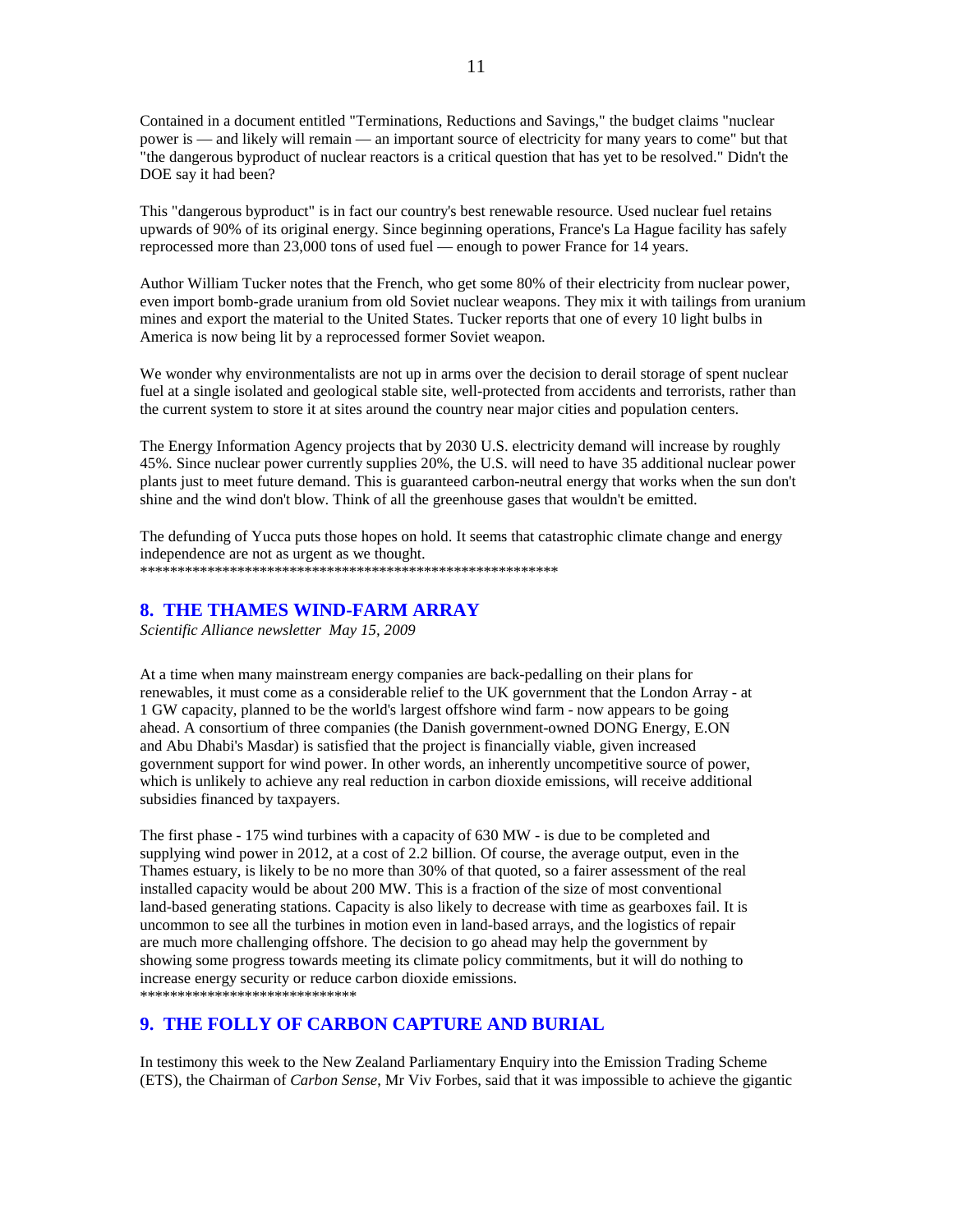cuts in carbon dioxide emissions suggested by various western governments without a crash program of Carbon Capture and Burial (CCB). He expanded on those comments today (quote):

"There is no evidence that CCB would provide any climate or environmental benefits whatsoever - just a huge misuse of investment capital and a massive increase in the cost of living for any society silly enough to tread this path.

Most coal and power companies are behaving irresponsibly by not warning the public clearly of the likely consequences of Cap-N-Tax and Carbon Capture and Burial. They have failed their shareholders, their customers and the Australian public by their inaction. Their ignoble attempts to now seek special exemptions from the monster they have allowed to grow will disgust most Australians.

It does not take much engineering, financial or biological knowledge to uncover the logistic, economic and environmental stupidities of CCB.

Australia currently relies on carbon fuels for 90% of its electricity needs and coal for over 70%. Every tonne of coal burnt in an existing power station needs about 2 tonnes of oxygen. But to get 2 tonnes of oxygen from the air requires 8 tonnes of air - the other 6 tonnes are nitrogen which comprises 75% of the atmosphere. Therefore the power station is currently taking in about 8 tonnes of gases for every tonne of coal burnt.

Therefore 9 tonnes of material must come out. After removing the minor quantities of ash and real pollutants such as NOX and SOX, there is still about 9 tonnes of three harmless gases going up the stack the unchanged 6 tonnes of nitrogen, 2.6 tonnes of carbon dioxide, and the rest is mainly water vapour.

These three harmless gases are the natural gases of life in the atmosphere, necessary and beneficial for all life. Any nurseryman could tell Canberra that all vegetation around the power station will show enhanced growth in the lush atmosphere now enriched with the extra carbon dioxide and water vapour.

To extract the 2.6 tonnes of CO2 from every 9 tonnes of exhaust gases, compress it, pump it hundreds of kilometres in specially constructed pipelines and then bury it in carbon cemeteries is environmental and economic lunacy.

All of this can undoubtedly be done - the real question is should it be done?

These are the likely effects:

• About 30% of the power station electricity will be wasted in separating, compressing and pumping of CO2. Thus a power station now using 1 million tonnes of coal per annum will need 1.5 Mt of coal to produce the same output of usable power for electricity consumers or other industries.

• A 50% increase in coal used will require a similar increase in coal mine capacity and transport and handling facilities - a huge waste of community land, resources and capital.

• The resource life of every thermal coal mine will be reduced by 30%.

• Capital costs for every power station forced to wear this ball-and-chain will rise 30-100%, and electricity charges must rise by a similar amount to cover the parasitic power losses and the increased capital and operating costs.

• No wonder some greens support CCB - it will make coal fired electricity so expensive that even piddle power from windmills will look attractive.

• The same dismal story will emerge at every cement plant and steel works that is forced to install CCB.